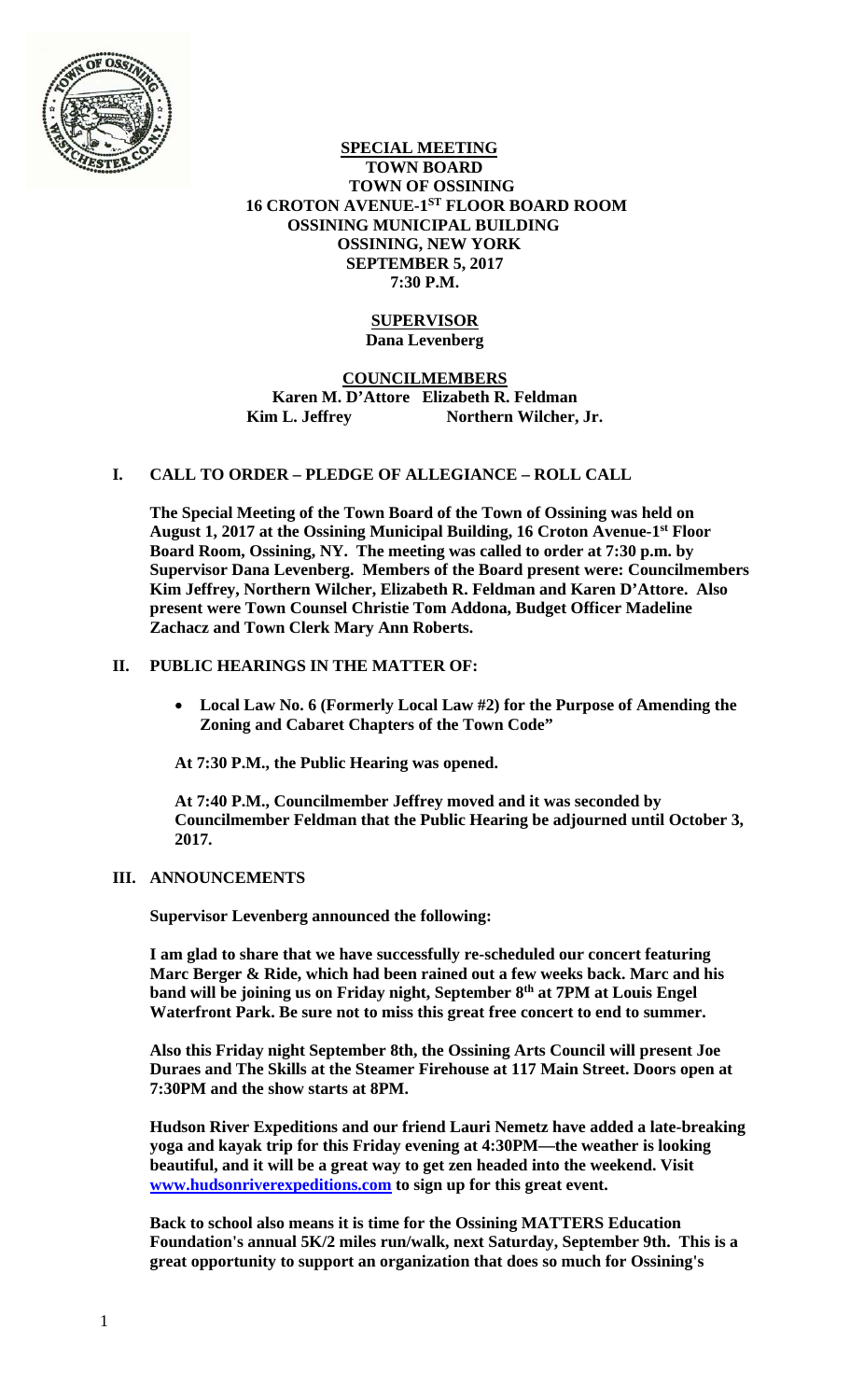**students and schools. The deadline to pre-register is this Thursday, September 7th. To register, visit www.ossiningmatters.org.** 

**Also on Saturday, September 9th, you can join OHCC between 9AM and Noon at Dale Cemetery, where they will gather to clean gravestones. This is some really satisfying work-- they will teach you everything you need to know about restoring a gravestone to its former glory, all you need is a willingness to learn. Follow the yellow arrows from the Havell Street entrance once you arrive and the OHCC folks will get you up to speed in no time.** 

**That same day, Sue Radparvar of Studio95 will hit the Louis Engel Park stage for a free Zumba class as part of our Mind, Body, Spirit Ossining program. The fun starts at 3PM, so come dance your worries away with us!** 

**Also, at 6:00 p.m. Saturday night September 9th, join the band Jigsaw in a Tribute Benefit concert for former band member and beloved coach and community leader Phil Ishmael, down at the waterfront at Engel Park.** 

**I hope you will join us at Louis Engel Park on Monday, September 11th at 7PM for the annual Ossining/ Briarcliff 9/11 Remembrance Ceremony—this is always a touching event where we are able to reflect on the bravery of our first responders and remember all who were lost on that fateful day 16 years ago.** 

At 10:30 A.M. on Tuesday, Sept. 12<sup>th</sup>, the Ossining Public Library, along with **Humanities NY, will host the first session of "Aging Wisely", a series of discussions and readings exploring aging. Sessions will continue throughout the Fall. Preregistration is a must—email LLevine@wlsmail.org or call Linda Levine at (914) 941-2416 to register or for more information. Reading material will be provided.** 

**On Thursday, September 14th, Assemblywoman Sandy Galef and Senator David Carlucci will host the Annual Senior Fair from 10AM to 1PM at the Community Center. If you're a senior or have a senior in your life, come down to this free event and learn about services and resources available to you.** 

**The Friends of Richard Wishnie Park will be hosting a Garden Soiree on Thursday, September 14th at Wishnie Park at 6PM, with all proceeds going to benefit The Friends of Richard Wishnie Park. For \$75 per person or \$100 per couple, join us for live music, delicious bites and small plates from some of our favorite community restaurants, and wine and beer tastings courtesy of Chilmark Wines and 6 Degrees of Separation. Checks payable to the Friends of Richard Wishnie Park can be sent to PO Box 1013, Ossining NY 10562.** 

**Westchester Collaborative Theater invites you to their 2017 Annual Gala on**  Saturday, September 16<sup>th</sup> from 6 to 10PM at Shattemuc Yacht Club. Come support **the arts in Westchester alongside world-renowned jazz vocalist Alexis Cole, Obie award-winning playwright Susan Miller and more. Visit www.wctheater.org for more information.** 

**Additionally, the Briarcliff Manor Fire Department has been chosen to host the 11th Annual Westchester County Volunteer Fireman's Association Convention, which will culminate in a Fireman's Parade on Saturday, September 16th at 1:00P M. The parade will start on Pleasantville Road and head down to Law Park, where the marchers and onlookers will be met by a live band. We look forward to celebrating this great honor with the Village of Briarcliff Manor.** 

#### **IV. LIAISON REPORTS**

#### **V. PUBLIC COMMENT ON AGENDA ITEMS**

**VI. BOARD RESOLUTIONS**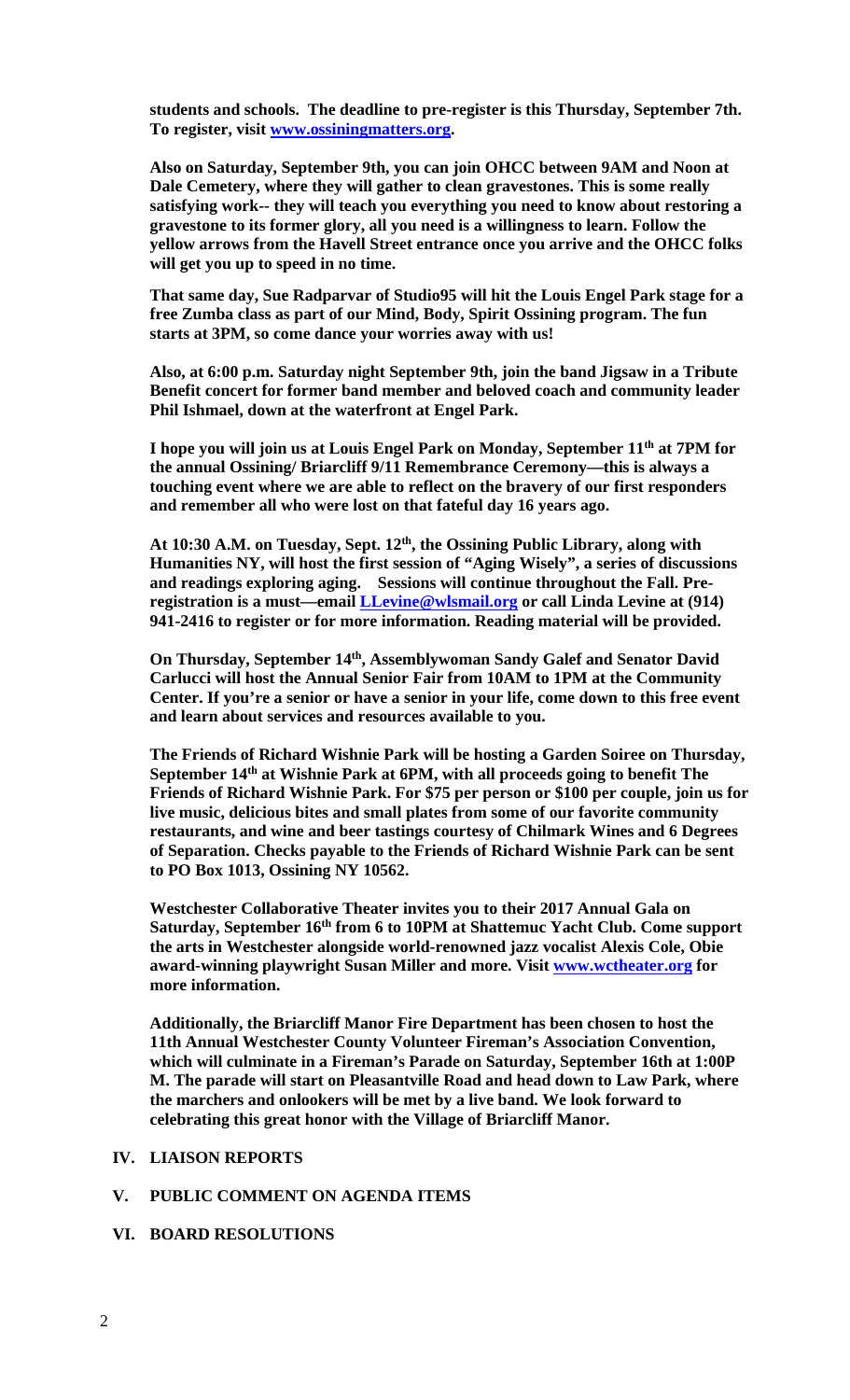## **A. Personnel- Resignation**

**Councilmember Jeffrey moved and it was seconded by Councilmember Feldman that the following be approved:** 

**Resolved, that the Town Board of the Town of Ossining hereby accepts, with regret, the resignation of Part-Time Intermediate Clerk in the Office of the Town Clerk Mary See, effective September 1st, 2017.** 

## **Motion Carried: Unanimously**

# **B. Personnel- Resignation for Purposes of Retirement**

**Councilmember Jeffrey moved and it was seconded by Councilmember Jeffrey that the following be approved:** 

**Resolved, that the Town Board of the Town of Ossining hereby accepts, with regret, the resignation of Richard Planamenta, Motor Equipment Operator, from the Town Highway Department, effective January 30th, 2018.** 

#### **Motion Carried: Unanimously**

## **C. Personnel- Resignation for Purposes of Retirement**

**Councilmember Wilcher moved and it was seconded by Councilmember Jeffrey that the following be approved:** 

**Resolved, that the Town Board of the Town of Ossining hereby accepts, with regret, the resignation of John Martin, Highway Foreman, from the Town Highway Department, effective January 30th, 2018.** 

 **Motion Carried: Unanimously** 

## **D. Resolution Approving Dissolution Of Maple House Associates, L.P. And Conveyance Of Exemption**

**Councilmember Jeffrey moved and it was seconded by Councilmember Feldman that the following be approved:** 

**RESOLVED that the Town Board of the Town of Ossining pursuant to New York Private Housing Finance Law section 123(4) consents to the voluntary dissolution of Maple House Associates, L.P., the current owner of the property located at 15 Maple Place, Ossining, New York (S/B/L 89.19-4-53)(the "Property"), as a Redevelopment Company subject to Article V of the New York Private Housing Finance Law and upon such voluntary dissolution, Maple House Associates, L.P. shall continue to exist as a limited partnership not subject to Article V of the New York Private Housing Finance Law and shall have no obligations thereunder including but not limited to payment of any surplus from the sale of the Property or from the funds in the treasury of Maple House Associates, L.P.; and** 

**BE IT FURTHER RESOLVED that the Town Board of the Town of Ossining, pursuant to New York Private Housing Finance Law section 125 approves the termination of the partial exemption for the above-described property which termination shall become effective one day preceding the conveyance of the property from Maple House Associates, L.P. to Maple House Renewal LLC; and** 

**BE IT FURTHER RESOLVED that if the conveyance of the property from Maple House Associates, L.P. to Maple House Renewal LLC does not occur either (i) within one day following the termination of the exemption or (ii) on the same day as the voluntary dissolution of Maple House Associates, L.P. as a Redevelopment Company subject to Article V of the New York Private Housing Finance Law, then the consent and approval by the Town Board of the Town of Ossining recited above**